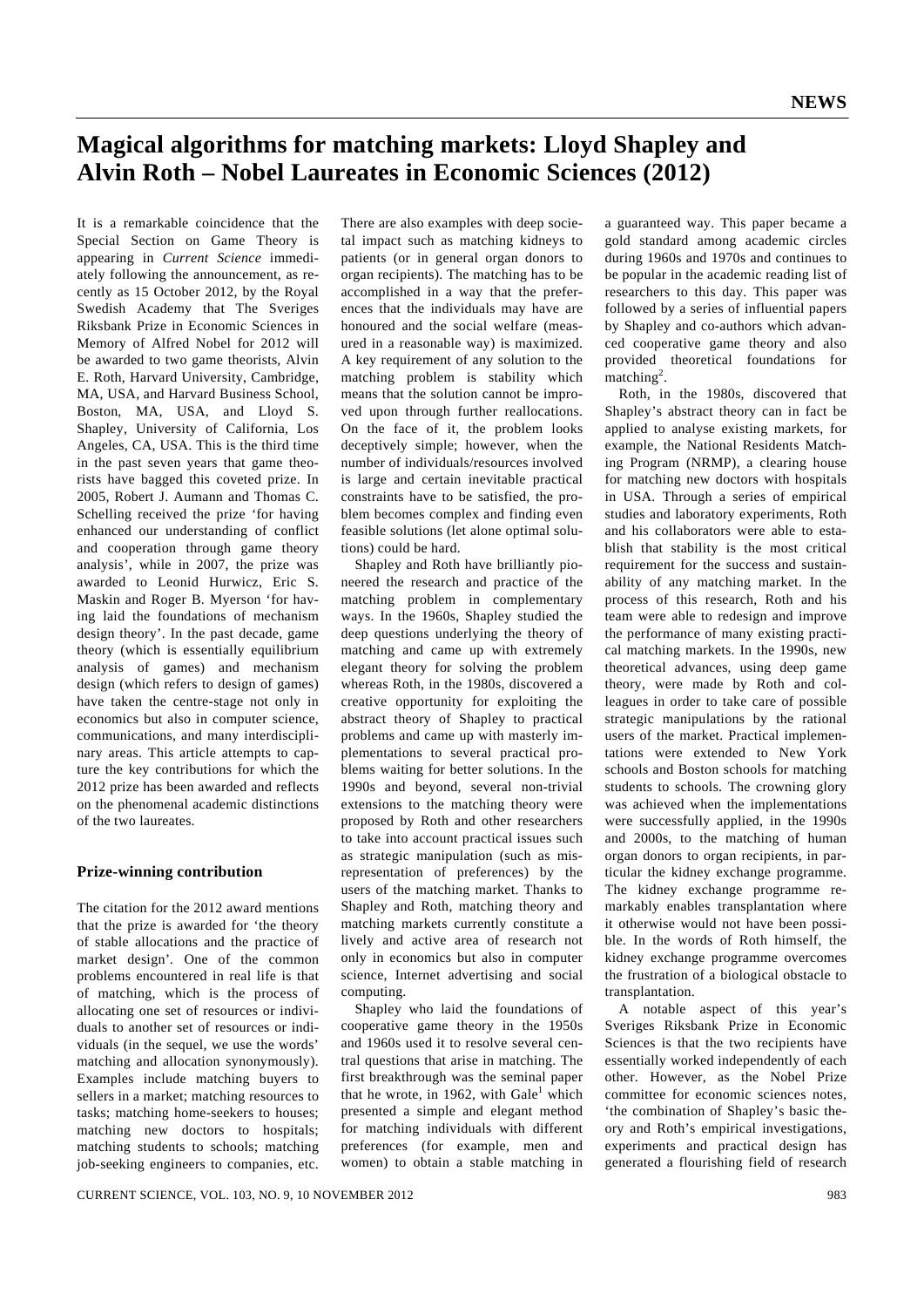and improved the performance of many markets. This year's prize is awarded for an outstanding example of economic engineering'<sup>3</sup>.

 Clearly, the matching problem and its solutions developed by Shapley, Roth and other researchers are relevant to many problems that plague the society today. Solutions to many problems in healthcare, agriculture, education, employment, human resource development, public distribution and almost every sector could be investigated using matching theory. This applies to many existing problems in India. For example, matching theory can be used to benefit agricultural farmers by matching them in an optimal and stable way to potential buyers of agricultural produce.

#### **Lloyd S. Shapley**



Lloyd S. Shapley

Shapley can be considered as one of the most influential game theorists of all time. He has made numerous pioneering contributions which have created new areas in game theory. He is regarded as the principal architect of cooperative game theory. Many concepts, lemmas and theorems have in fact, deservingly been named after him. These include the famous Shapley value<sup>4</sup>, which is perhaps the most popular solution concept in cooperative game theory. Given a cooperative game, the Shapley value provides a unique allocation vector that summarizes in a principled way the likely end result of the complex process of negotiations and bargaining among the players of the

Shapley theorem which provides a necessary and sufficient condition for the non-emptiness of the core of a coalitional game and which also implies that convex games have non-empty cores. (b) Gale– Shapley theorem<sup>1</sup> which provides by far the most used solution to the matching problem. (c) Aumann–Shapley pricing that pioneered the pricing of products and services. (d) Shapley–Folkmann lemma which settled the question of convexity of addition of sets. (e) Shapley–Shubik power index for determining voting power. Moreover, stochastic games were first proposed by Shapley<sup>5</sup> as early as 1953. Potential games which are extensively used by researchers these days were proposed by Monderer and Shapley<sup>6</sup> in 1996. Shapley's joint work with Maschler and Peleg on the kernel and the nucleolus in cooperative game theory is pathbreaking, so also his work with Aumann on non-atomic games and on long-term competition.

game. Others include: (a) Bondareva–

 Shapley was born in 1923 in Cambridge, Massachusetts and was a child prodigy in mathematics. He joined Harvard University for his undergraduate studies and got his A.B. degree in 1948. During 1943–45, he worked for the American Military and as a Sergeant in the Army Corps in 1943, he brilliantly broke the Soviet weather code and was decorated with a Bronze star at the age of 20. He started working with Albert Tucker at Princeton University in 1949 and got his Ph D in 1953. The work on what is now called the Shapley value<sup>4</sup> was carried out during this period. John Nash (Nobel laureate in economic sciences in 1994) and Shapley were contemporaries working with Tucker. From 1954 to 1981, Shapley spent 27 years at the Rand Corporation as research mathematician and produced many pathbreaking results. Since 1981, he has been at the University of California, Los Angeles, working in the Department of Economics as well as the Department of Mathematics.

## **Alvin Elliot Roth**

Roth was born on 19 December 1951. His first degree was in operations research at Columbia University. He completed his M S in 1973 and Ph D in 1974, both from Stanford University, again in operations research. During 1975–82, he

taught at the University of Illinois and the University of Pittsburg during 1982– 98. In 1998, he joined Harvard University where he is George Gund Professor of Economics and Business Administration in the Harvard Business School. He is currently a visiting Professor at Stanford University. Roth is a recipient of numerous honours, including the Alfred P. Sloan Fellowship, Guggenheim Fellowship, Fellowship of the American Academy of Arts and Sciences, and membership of the National Bureau of Economic Research and the Econometric Society.



Alvin Elliot Roth

Besides matching markets<sup>7,8</sup>, Roth has made pioneering contributions to game theory and experimental economics. One of his interesting contributions (1977) has been to characterize the Shapley value as a risk-neutral utility function on the space of cooperative games. In fact, Roth has himself admitted in a recent interview that he is a big fan of Shapley's work. An excerpt from this interview is quoted here<sup>9</sup>:

'*[Allegra Grevelius (interviewer)] In 1988 you wrote a book called the Shapley Value, Essays in Honour of Lloyd S. Shapley. How did his work influence you?*

*[Alvin Roth] Well, so ... Lloyd Shapley and David Gale, um, developed the first clear theory of what's called stable matching and they thought about algorithms. They really wrote a, they didn't think about it that way at the time, but*